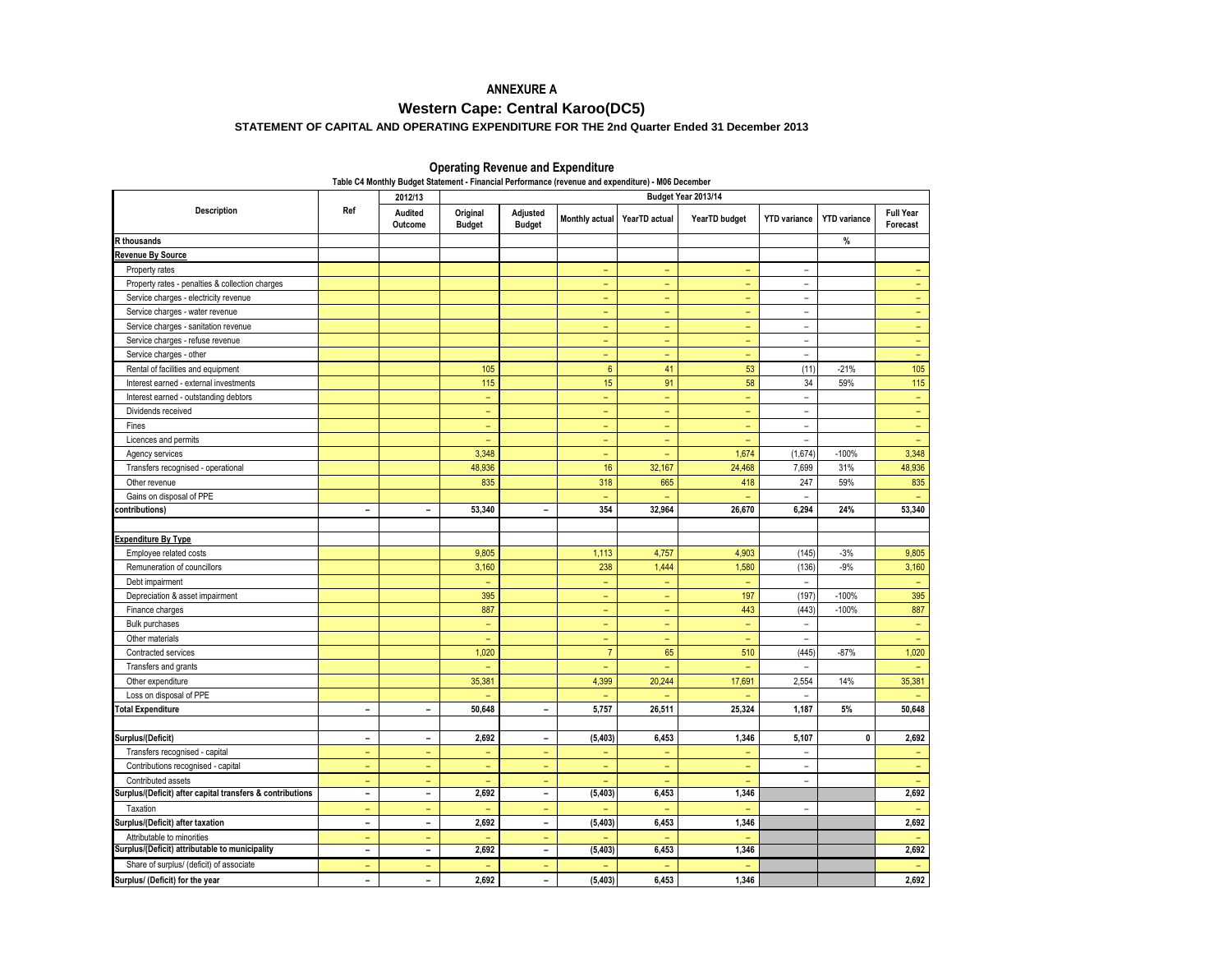| <b>Vote Description</b>          |                | 2012/13            |                           |                           |                          |               | Budget Year 2013/14 |                     |                     |                              |
|----------------------------------|----------------|--------------------|---------------------------|---------------------------|--------------------------|---------------|---------------------|---------------------|---------------------|------------------------------|
|                                  | Ref            | Audited<br>Outcome | Original<br><b>Budget</b> | Adjusted<br><b>Budget</b> | <b>Monthly actual</b>    | YearTD actual | YearTD budget       | <b>YTD</b> variance | <b>YTD</b> variance | <b>Full Year</b><br>Forecast |
| <b>R</b> thousands               |                |                    |                           |                           |                          |               |                     |                     | %                   |                              |
| <b>Revenue by Vote</b>           |                |                    |                           |                           |                          |               |                     |                     |                     |                              |
| Vote 1 - EXECUTIVE AND COUNCIL   |                | -                  | 7,293                     | -                         | $\overline{\phantom{0}}$ | 790           | 3,646               | (2,856)             | $-78.3%$            | 7,293                        |
| Vote 2 - BUDGET AND TREASURY     |                | -                  | 5,588                     | -                         | 35                       | 12.716        | 2.794               | 9,922               | 355.1%              | 5,588                        |
| Vote 3 - CORPORATE SERVICES      |                | -                  | 11.947                    | -                         | 320                      | 2,099         | 5.974               | (3,875)             | $-64.9%$            | 11,947                       |
| Vote 4 - TECHNICAL SERVICES      |                |                    | 26,980                    | -                         | -                        | 17.360        | 13.490              | 3.870               | 28.7%               | 26,980                       |
| <b>Total Revenue by Vote</b>     | $\overline{2}$ |                    | 51,808                    |                           | 354                      | 32.964        | 25.904              | 7.060               | 27.3%               | 51,808                       |
| <b>Expenditure by Vote</b>       |                |                    |                           |                           |                          |               |                     |                     |                     |                              |
| Vote 1 - EXECUTIVE AND COUNCIL   |                | -                  | 6.478                     | -                         | 586                      | 3,071         | 3.239               | (168)               | $-5.2%$             | 6,478                        |
| Vote 2 - BUDGET AND TREASURY     |                | -                  | 4.332                     | -                         | 566                      | 2.467         | 2.166               | 301                 | 13.9%               | 4,332                        |
| Vote 3 - CORPORATE SERVICES      |                | -                  | 11.327                    | -                         | 1.527                    | 6,213         | 5.663               | 550                 | 9.7%                | 11,327                       |
| Vote 4 - TECHNICAL SERVICES      |                | -                  | 26,980                    | -                         | 3.078                    | 14,760        | 13,490              | 1,270               | 9.4%                | 26,980                       |
| <b>Total Expenditure by Vote</b> | 2              | -                  | 49.116                    | -                         | 5.757                    | 26.511        | 24.558              | 1,953               | 8.0%                | 49,116                       |
| Surplus/ (Deficit) for the year  |                |                    | 2.692                     | -                         | (5, 403)                 | 6.453         | 1.346               | 5.107               | 379.4%              | 2,692                        |

#### **DC5 Central Karoo - Table C3 Monthly Budget Statement - Financial Performance (revenue and expenditure by municipal vote) - M06 December Operating Revenue and Expenditure by Vote**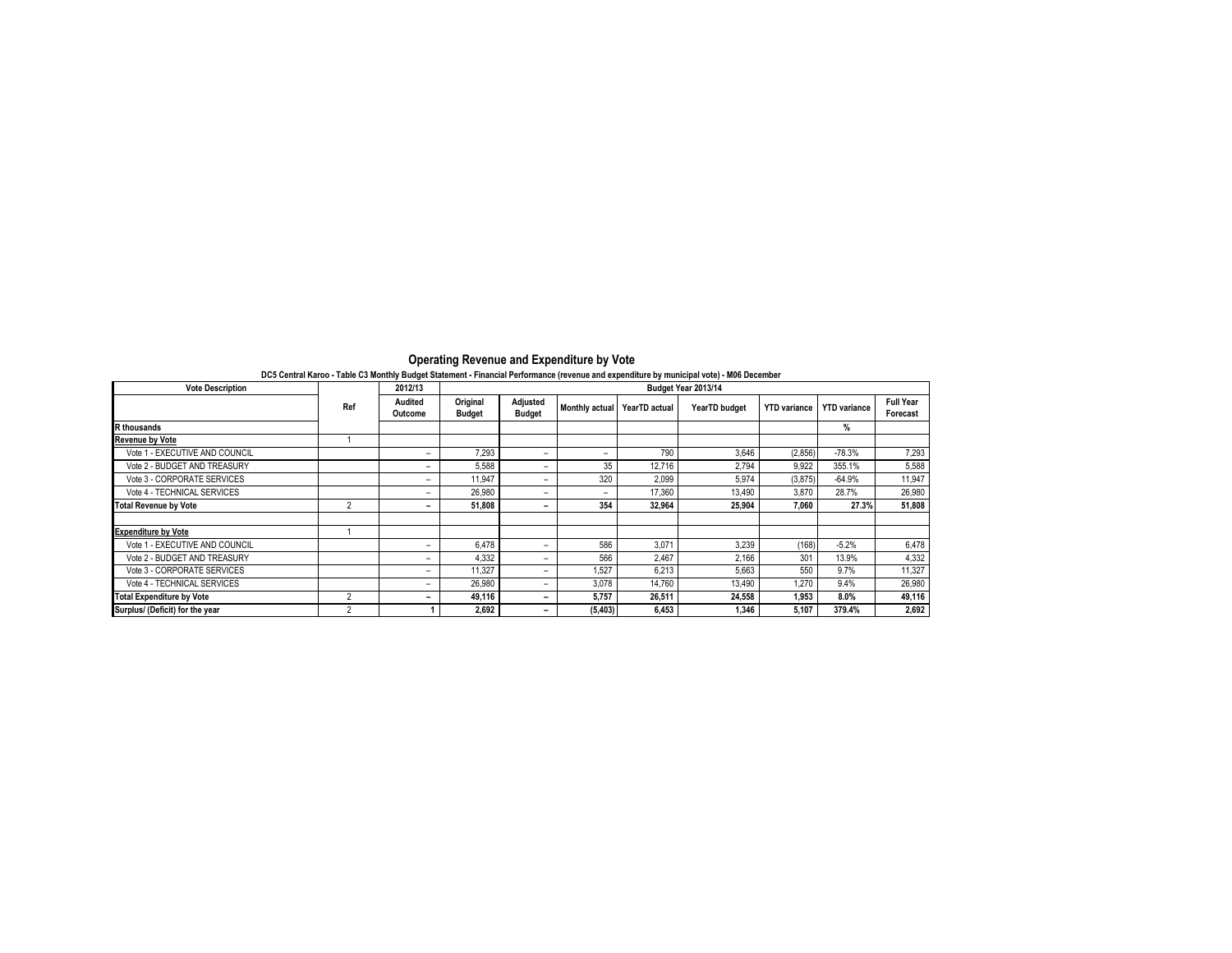# **Capital Revenue and Expenditure**

|  | Table C5 Monthly Budget Statement - Capital Expenditure (municipal vote, standard classification and funding) - M06 December |  |  |  |  |
|--|------------------------------------------------------------------------------------------------------------------------------|--|--|--|--|
|--|------------------------------------------------------------------------------------------------------------------------------|--|--|--|--|

| <b>Vote Description</b><br>Ref<br>Audited<br>Original<br>Adjusted<br><b>Full Year</b><br>Monthly actual YearTD actual<br>YearTD budget<br><b>YTD</b> variance<br><b>YTD</b> variance<br><b>Budget</b><br><b>Budget</b><br>Outcome<br>Forecast<br>$\%$<br><b>R</b> thousands<br>$\mathbf{1}$<br>$\overline{2}$<br>Multi-Year expenditure appropriation<br>Vote 1 - EXECUTIVE AND COUNCIL<br>$\bar{ }$<br>÷,<br>L,<br>÷,<br>$\overline{\phantom{a}}$<br>÷<br>Ξ<br>Vote 2 - BUDGET AND TREASURY<br>$\sim$<br>$\sim$<br>$\overline{a}$<br>$\overline{a}$<br>$\overline{\phantom{0}}$<br>$\overline{a}$<br>÷.<br>$\sim$<br>Vote 3 - CORPORATE SERVICES<br>$\overline{a}$<br>$\overline{\phantom{a}}$<br>$\overline{\phantom{a}}$<br>$\equiv$<br>$\sim$<br>$\equiv$<br>$\equiv$<br>$\overline{a}$<br>Vote 4 - TECHNICAL SERVICES<br>$\overline{\phantom{a}}$<br>$\overline{\phantom{a}}$<br>$\overline{\phantom{a}}$<br>$\overline{\phantom{a}}$<br>$\overline{\phantom{a}}$<br>$\overline{\phantom{a}}$<br>$\overline{\phantom{m}}$<br>$\overline{\phantom{a}}$<br>4,7<br>$\overline{a}$<br><b>Fotal Capital Multi-year expenditure</b><br>$\overline{\phantom{0}}$<br>$\blacksquare$<br>$\blacksquare$<br>$\blacksquare$<br>$\sim$<br>$\blacksquare$<br>$\sim$<br>$\overline{2}$<br>Single Year expenditure appropriation<br>Vote 1 - EXECUTIVE AND COUNCIL<br>L,<br>$\overline{\phantom{a}}$<br>$\overline{\phantom{a}}$<br>$\bar{ }$<br>$\overline{\phantom{a}}$<br>$\overline{\phantom{a}}$<br>Ξ<br>$\sim$<br>Vote 2 - BUDGET AND TREASURY<br>$\sim$<br>$\equiv$<br>$\overline{a}$<br>$\frac{1}{2}$<br>$\frac{1}{2}$<br>$\frac{1}{2}$<br>$\overline{\phantom{a}}$<br>$\sim$<br>Vote 3 - CORPORATE SERVICES<br>330<br>24<br>25<br>165<br>(140)<br>330<br>$-85%$<br>$\overline{a}$<br>$\overline{a}$<br>Vote 4 - TECHNICAL SERVICES<br>$\overline{a}$<br>$\overline{\phantom{a}}$<br>$\overline{\phantom{a}}$<br>$\overline{\phantom{0}}$<br>$\overline{\phantom{a}}$<br>$\overline{\phantom{a}}$<br>$\sim$<br>$\sim$<br>24<br>25<br>165<br>330<br><b>Fotal Capital single-year expenditure</b><br>$\overline{4}$<br>330<br>(140)<br>$-85%$<br>$\overline{\phantom{a}}$<br>$\overline{\phantom{0}}$<br>24<br>25<br><b>Total Capital Expenditure</b><br>330<br>165<br>(140)<br>$-85%$<br>330<br>$\blacksquare$<br>$\blacksquare$<br><b>Capital Expenditure - Standard Classification</b><br>$-85%$<br>330<br>24<br>25<br>165<br>(140)<br>330<br>Governance and administration<br>$\overline{\phantom{0}}$<br>$\overline{\phantom{0}}$<br>Executive and council<br>$\equiv$<br>$\overline{\phantom{a}}$<br>$\overline{\phantom{a}}$<br>$\overline{\phantom{a}}$<br>Budget and treasury office<br>$\equiv$<br>$\equiv$<br>25<br>(140)<br>330<br>Corporate services<br>330<br>24<br>165<br>$-85%$<br>$\equiv$<br><b>Community and public safety</b><br>$\blacksquare$<br>$\blacksquare$<br>$\blacksquare$<br>$\blacksquare$<br>$\frac{1}{2}$<br>$\blacksquare$<br>$\overline{\phantom{a}}$<br>Community and social services<br>$\equiv$<br>$\equiv$<br>$\equiv$<br>÷.<br>$\equiv$<br>Sport and recreation<br>Ξ<br>$\overline{\phantom{a}}$<br>$\equiv$<br>$\equiv$<br>$\equiv$<br>Public safety<br>÷<br>$\equiv$<br>$\overline{a}$<br>$\equiv$<br>$\overline{\phantom{0}}$<br>Housing<br>÷,<br>$\equiv$<br>$\equiv$<br>Ξ<br>Health<br>÷<br>$\sim$<br>÷.<br>÷.<br>$\sim$<br><b>Economic and environmental services</b><br>$\overline{\phantom{a}}$<br>$\qquad \qquad \blacksquare$<br>$\overline{\phantom{a}}$<br>$\qquad \qquad \blacksquare$<br>$\qquad \qquad \blacksquare$<br>$\blacksquare$<br>$\blacksquare$<br>$\overline{\phantom{a}}$<br>Planning and development<br>$\equiv$<br>$\overline{\phantom{a}}$<br>$\equiv$<br>Road transport<br>$\overline{a}$<br>$\equiv$<br>$\sim$<br>Environmental protection<br>$\overline{\phantom{a}}$<br>$\overline{\phantom{a}}$<br>$\equiv$<br><b>Trading services</b><br>$\blacksquare$<br>$\blacksquare$<br>$\qquad \qquad \blacksquare$<br>$\blacksquare$<br>$\blacksquare$<br>÷<br>$\overline{\phantom{0}}$<br>$\overline{\phantom{a}}$<br>Electricity<br>$\frac{1}{2}$<br>$\equiv$<br>÷,<br>Water<br>$\sim$<br>÷.<br>$\sim$<br>Waste water management<br>$\equiv$<br>$\equiv$<br>$\overline{\phantom{a}}$<br>Waste management<br>$\equiv$<br>$\frac{1}{2}$<br>$\sim$<br>Other<br>$\equiv$<br>$\overline{\phantom{a}}$<br>3<br>330<br>24<br>25<br>165<br>(140)<br>$-85%$<br>330<br><b>Total Capital Expenditure - Standard Classification</b><br>$\equiv$<br>$\sim$<br>Funded by:<br>National Government<br>L,<br>÷<br>÷,<br><b>Provincial Government</b><br>÷<br>$\equiv$<br>÷,<br>$\equiv$<br><b>District Municipality</b><br>$\equiv$<br>$\bar{ }$<br>$\equiv$<br>Other transfers and grants<br>÷<br>$\overline{a}$<br>$\equiv$<br>Transfers recognised - capital<br>$\blacksquare$<br>$\blacksquare$<br>$\blacksquare$<br>$\blacksquare$<br>$\blacksquare$<br>$\blacksquare$<br>$\equiv$<br>$\sim$<br>Public contributions & donations<br>5<br>$\qquad \qquad -$<br>$\overline{\phantom{0}}$<br>۰<br>6<br>Borrowing<br>$\equiv$<br>$\equiv$<br>$\sim$<br>(140)<br>330<br>330<br>24<br>25<br>165<br>$-85%$<br>Internally generated funds |                              | 2012/13        |     |                |    |    | Budget Year 2013/14 |       |        |     |
|--------------------------------------------------------------------------------------------------------------------------------------------------------------------------------------------------------------------------------------------------------------------------------------------------------------------------------------------------------------------------------------------------------------------------------------------------------------------------------------------------------------------------------------------------------------------------------------------------------------------------------------------------------------------------------------------------------------------------------------------------------------------------------------------------------------------------------------------------------------------------------------------------------------------------------------------------------------------------------------------------------------------------------------------------------------------------------------------------------------------------------------------------------------------------------------------------------------------------------------------------------------------------------------------------------------------------------------------------------------------------------------------------------------------------------------------------------------------------------------------------------------------------------------------------------------------------------------------------------------------------------------------------------------------------------------------------------------------------------------------------------------------------------------------------------------------------------------------------------------------------------------------------------------------------------------------------------------------------------------------------------------------------------------------------------------------------------------------------------------------------------------------------------------------------------------------------------------------------------------------------------------------------------------------------------------------------------------------------------------------------------------------------------------------------------------------------------------------------------------------------------------------------------------------------------------------------------------------------------------------------------------------------------------------------------------------------------------------------------------------------------------------------------------------------------------------------------------------------------------------------------------------------------------------------------------------------------------------------------------------------------------------------------------------------------------------------------------------------------------------------------------------------------------------------------------------------------------------------------------------------------------------------------------------------------------------------------------------------------------------------------------------------------------------------------------------------------------------------------------------------------------------------------------------------------------------------------------------------------------------------------------------------------------------------------------------------------------------------------------------------------------------------------------------------------------------------------------------------------------------------------------------------------------------------------------------------------------------------------------------------------------------------------------------------------------------------------------------------------------------------------------------------------------------------------------------------------------------------------------------------------------------------------------------------------------------------------------------------------------------------------------------------------------------------------------------------------------------------------------------------------------------------------------------------------------------------------------------------------------------------------------------------------------------------------------------------------------------------------------------------------------------------------------------------------------------------------------------------------------------------------------------------------------------------------------------------------------------------------------------------------------------------------------------------------------------------------------------------------------------------------------------------------------------------------------|------------------------------|----------------|-----|----------------|----|----|---------------------|-------|--------|-----|
|                                                                                                                                                                                                                                                                                                                                                                                                                                                                                                                                                                                                                                                                                                                                                                                                                                                                                                                                                                                                                                                                                                                                                                                                                                                                                                                                                                                                                                                                                                                                                                                                                                                                                                                                                                                                                                                                                                                                                                                                                                                                                                                                                                                                                                                                                                                                                                                                                                                                                                                                                                                                                                                                                                                                                                                                                                                                                                                                                                                                                                                                                                                                                                                                                                                                                                                                                                                                                                                                                                                                                                                                                                                                                                                                                                                                                                                                                                                                                                                                                                                                                                                                                                                                                                                                                                                                                                                                                                                                                                                                                                                                                                                                                                                                                                                                                                                                                                                                                                                                                                                                                                                                                                                      |                              |                |     |                |    |    |                     |       |        |     |
|                                                                                                                                                                                                                                                                                                                                                                                                                                                                                                                                                                                                                                                                                                                                                                                                                                                                                                                                                                                                                                                                                                                                                                                                                                                                                                                                                                                                                                                                                                                                                                                                                                                                                                                                                                                                                                                                                                                                                                                                                                                                                                                                                                                                                                                                                                                                                                                                                                                                                                                                                                                                                                                                                                                                                                                                                                                                                                                                                                                                                                                                                                                                                                                                                                                                                                                                                                                                                                                                                                                                                                                                                                                                                                                                                                                                                                                                                                                                                                                                                                                                                                                                                                                                                                                                                                                                                                                                                                                                                                                                                                                                                                                                                                                                                                                                                                                                                                                                                                                                                                                                                                                                                                                      |                              |                |     |                |    |    |                     |       |        |     |
|                                                                                                                                                                                                                                                                                                                                                                                                                                                                                                                                                                                                                                                                                                                                                                                                                                                                                                                                                                                                                                                                                                                                                                                                                                                                                                                                                                                                                                                                                                                                                                                                                                                                                                                                                                                                                                                                                                                                                                                                                                                                                                                                                                                                                                                                                                                                                                                                                                                                                                                                                                                                                                                                                                                                                                                                                                                                                                                                                                                                                                                                                                                                                                                                                                                                                                                                                                                                                                                                                                                                                                                                                                                                                                                                                                                                                                                                                                                                                                                                                                                                                                                                                                                                                                                                                                                                                                                                                                                                                                                                                                                                                                                                                                                                                                                                                                                                                                                                                                                                                                                                                                                                                                                      |                              |                |     |                |    |    |                     |       |        |     |
|                                                                                                                                                                                                                                                                                                                                                                                                                                                                                                                                                                                                                                                                                                                                                                                                                                                                                                                                                                                                                                                                                                                                                                                                                                                                                                                                                                                                                                                                                                                                                                                                                                                                                                                                                                                                                                                                                                                                                                                                                                                                                                                                                                                                                                                                                                                                                                                                                                                                                                                                                                                                                                                                                                                                                                                                                                                                                                                                                                                                                                                                                                                                                                                                                                                                                                                                                                                                                                                                                                                                                                                                                                                                                                                                                                                                                                                                                                                                                                                                                                                                                                                                                                                                                                                                                                                                                                                                                                                                                                                                                                                                                                                                                                                                                                                                                                                                                                                                                                                                                                                                                                                                                                                      |                              |                |     |                |    |    |                     |       |        |     |
|                                                                                                                                                                                                                                                                                                                                                                                                                                                                                                                                                                                                                                                                                                                                                                                                                                                                                                                                                                                                                                                                                                                                                                                                                                                                                                                                                                                                                                                                                                                                                                                                                                                                                                                                                                                                                                                                                                                                                                                                                                                                                                                                                                                                                                                                                                                                                                                                                                                                                                                                                                                                                                                                                                                                                                                                                                                                                                                                                                                                                                                                                                                                                                                                                                                                                                                                                                                                                                                                                                                                                                                                                                                                                                                                                                                                                                                                                                                                                                                                                                                                                                                                                                                                                                                                                                                                                                                                                                                                                                                                                                                                                                                                                                                                                                                                                                                                                                                                                                                                                                                                                                                                                                                      |                              |                |     |                |    |    |                     |       |        |     |
|                                                                                                                                                                                                                                                                                                                                                                                                                                                                                                                                                                                                                                                                                                                                                                                                                                                                                                                                                                                                                                                                                                                                                                                                                                                                                                                                                                                                                                                                                                                                                                                                                                                                                                                                                                                                                                                                                                                                                                                                                                                                                                                                                                                                                                                                                                                                                                                                                                                                                                                                                                                                                                                                                                                                                                                                                                                                                                                                                                                                                                                                                                                                                                                                                                                                                                                                                                                                                                                                                                                                                                                                                                                                                                                                                                                                                                                                                                                                                                                                                                                                                                                                                                                                                                                                                                                                                                                                                                                                                                                                                                                                                                                                                                                                                                                                                                                                                                                                                                                                                                                                                                                                                                                      |                              |                |     |                |    |    |                     |       |        |     |
|                                                                                                                                                                                                                                                                                                                                                                                                                                                                                                                                                                                                                                                                                                                                                                                                                                                                                                                                                                                                                                                                                                                                                                                                                                                                                                                                                                                                                                                                                                                                                                                                                                                                                                                                                                                                                                                                                                                                                                                                                                                                                                                                                                                                                                                                                                                                                                                                                                                                                                                                                                                                                                                                                                                                                                                                                                                                                                                                                                                                                                                                                                                                                                                                                                                                                                                                                                                                                                                                                                                                                                                                                                                                                                                                                                                                                                                                                                                                                                                                                                                                                                                                                                                                                                                                                                                                                                                                                                                                                                                                                                                                                                                                                                                                                                                                                                                                                                                                                                                                                                                                                                                                                                                      |                              |                |     |                |    |    |                     |       |        |     |
|                                                                                                                                                                                                                                                                                                                                                                                                                                                                                                                                                                                                                                                                                                                                                                                                                                                                                                                                                                                                                                                                                                                                                                                                                                                                                                                                                                                                                                                                                                                                                                                                                                                                                                                                                                                                                                                                                                                                                                                                                                                                                                                                                                                                                                                                                                                                                                                                                                                                                                                                                                                                                                                                                                                                                                                                                                                                                                                                                                                                                                                                                                                                                                                                                                                                                                                                                                                                                                                                                                                                                                                                                                                                                                                                                                                                                                                                                                                                                                                                                                                                                                                                                                                                                                                                                                                                                                                                                                                                                                                                                                                                                                                                                                                                                                                                                                                                                                                                                                                                                                                                                                                                                                                      |                              |                |     |                |    |    |                     |       |        |     |
|                                                                                                                                                                                                                                                                                                                                                                                                                                                                                                                                                                                                                                                                                                                                                                                                                                                                                                                                                                                                                                                                                                                                                                                                                                                                                                                                                                                                                                                                                                                                                                                                                                                                                                                                                                                                                                                                                                                                                                                                                                                                                                                                                                                                                                                                                                                                                                                                                                                                                                                                                                                                                                                                                                                                                                                                                                                                                                                                                                                                                                                                                                                                                                                                                                                                                                                                                                                                                                                                                                                                                                                                                                                                                                                                                                                                                                                                                                                                                                                                                                                                                                                                                                                                                                                                                                                                                                                                                                                                                                                                                                                                                                                                                                                                                                                                                                                                                                                                                                                                                                                                                                                                                                                      |                              |                |     |                |    |    |                     |       |        |     |
|                                                                                                                                                                                                                                                                                                                                                                                                                                                                                                                                                                                                                                                                                                                                                                                                                                                                                                                                                                                                                                                                                                                                                                                                                                                                                                                                                                                                                                                                                                                                                                                                                                                                                                                                                                                                                                                                                                                                                                                                                                                                                                                                                                                                                                                                                                                                                                                                                                                                                                                                                                                                                                                                                                                                                                                                                                                                                                                                                                                                                                                                                                                                                                                                                                                                                                                                                                                                                                                                                                                                                                                                                                                                                                                                                                                                                                                                                                                                                                                                                                                                                                                                                                                                                                                                                                                                                                                                                                                                                                                                                                                                                                                                                                                                                                                                                                                                                                                                                                                                                                                                                                                                                                                      |                              |                |     |                |    |    |                     |       |        |     |
|                                                                                                                                                                                                                                                                                                                                                                                                                                                                                                                                                                                                                                                                                                                                                                                                                                                                                                                                                                                                                                                                                                                                                                                                                                                                                                                                                                                                                                                                                                                                                                                                                                                                                                                                                                                                                                                                                                                                                                                                                                                                                                                                                                                                                                                                                                                                                                                                                                                                                                                                                                                                                                                                                                                                                                                                                                                                                                                                                                                                                                                                                                                                                                                                                                                                                                                                                                                                                                                                                                                                                                                                                                                                                                                                                                                                                                                                                                                                                                                                                                                                                                                                                                                                                                                                                                                                                                                                                                                                                                                                                                                                                                                                                                                                                                                                                                                                                                                                                                                                                                                                                                                                                                                      |                              |                |     |                |    |    |                     |       |        |     |
|                                                                                                                                                                                                                                                                                                                                                                                                                                                                                                                                                                                                                                                                                                                                                                                                                                                                                                                                                                                                                                                                                                                                                                                                                                                                                                                                                                                                                                                                                                                                                                                                                                                                                                                                                                                                                                                                                                                                                                                                                                                                                                                                                                                                                                                                                                                                                                                                                                                                                                                                                                                                                                                                                                                                                                                                                                                                                                                                                                                                                                                                                                                                                                                                                                                                                                                                                                                                                                                                                                                                                                                                                                                                                                                                                                                                                                                                                                                                                                                                                                                                                                                                                                                                                                                                                                                                                                                                                                                                                                                                                                                                                                                                                                                                                                                                                                                                                                                                                                                                                                                                                                                                                                                      |                              |                |     |                |    |    |                     |       |        |     |
|                                                                                                                                                                                                                                                                                                                                                                                                                                                                                                                                                                                                                                                                                                                                                                                                                                                                                                                                                                                                                                                                                                                                                                                                                                                                                                                                                                                                                                                                                                                                                                                                                                                                                                                                                                                                                                                                                                                                                                                                                                                                                                                                                                                                                                                                                                                                                                                                                                                                                                                                                                                                                                                                                                                                                                                                                                                                                                                                                                                                                                                                                                                                                                                                                                                                                                                                                                                                                                                                                                                                                                                                                                                                                                                                                                                                                                                                                                                                                                                                                                                                                                                                                                                                                                                                                                                                                                                                                                                                                                                                                                                                                                                                                                                                                                                                                                                                                                                                                                                                                                                                                                                                                                                      |                              |                |     |                |    |    |                     |       |        |     |
|                                                                                                                                                                                                                                                                                                                                                                                                                                                                                                                                                                                                                                                                                                                                                                                                                                                                                                                                                                                                                                                                                                                                                                                                                                                                                                                                                                                                                                                                                                                                                                                                                                                                                                                                                                                                                                                                                                                                                                                                                                                                                                                                                                                                                                                                                                                                                                                                                                                                                                                                                                                                                                                                                                                                                                                                                                                                                                                                                                                                                                                                                                                                                                                                                                                                                                                                                                                                                                                                                                                                                                                                                                                                                                                                                                                                                                                                                                                                                                                                                                                                                                                                                                                                                                                                                                                                                                                                                                                                                                                                                                                                                                                                                                                                                                                                                                                                                                                                                                                                                                                                                                                                                                                      |                              |                |     |                |    |    |                     |       |        |     |
|                                                                                                                                                                                                                                                                                                                                                                                                                                                                                                                                                                                                                                                                                                                                                                                                                                                                                                                                                                                                                                                                                                                                                                                                                                                                                                                                                                                                                                                                                                                                                                                                                                                                                                                                                                                                                                                                                                                                                                                                                                                                                                                                                                                                                                                                                                                                                                                                                                                                                                                                                                                                                                                                                                                                                                                                                                                                                                                                                                                                                                                                                                                                                                                                                                                                                                                                                                                                                                                                                                                                                                                                                                                                                                                                                                                                                                                                                                                                                                                                                                                                                                                                                                                                                                                                                                                                                                                                                                                                                                                                                                                                                                                                                                                                                                                                                                                                                                                                                                                                                                                                                                                                                                                      |                              |                |     |                |    |    |                     |       |        |     |
|                                                                                                                                                                                                                                                                                                                                                                                                                                                                                                                                                                                                                                                                                                                                                                                                                                                                                                                                                                                                                                                                                                                                                                                                                                                                                                                                                                                                                                                                                                                                                                                                                                                                                                                                                                                                                                                                                                                                                                                                                                                                                                                                                                                                                                                                                                                                                                                                                                                                                                                                                                                                                                                                                                                                                                                                                                                                                                                                                                                                                                                                                                                                                                                                                                                                                                                                                                                                                                                                                                                                                                                                                                                                                                                                                                                                                                                                                                                                                                                                                                                                                                                                                                                                                                                                                                                                                                                                                                                                                                                                                                                                                                                                                                                                                                                                                                                                                                                                                                                                                                                                                                                                                                                      |                              |                |     |                |    |    |                     |       |        |     |
|                                                                                                                                                                                                                                                                                                                                                                                                                                                                                                                                                                                                                                                                                                                                                                                                                                                                                                                                                                                                                                                                                                                                                                                                                                                                                                                                                                                                                                                                                                                                                                                                                                                                                                                                                                                                                                                                                                                                                                                                                                                                                                                                                                                                                                                                                                                                                                                                                                                                                                                                                                                                                                                                                                                                                                                                                                                                                                                                                                                                                                                                                                                                                                                                                                                                                                                                                                                                                                                                                                                                                                                                                                                                                                                                                                                                                                                                                                                                                                                                                                                                                                                                                                                                                                                                                                                                                                                                                                                                                                                                                                                                                                                                                                                                                                                                                                                                                                                                                                                                                                                                                                                                                                                      |                              |                |     |                |    |    |                     |       |        |     |
|                                                                                                                                                                                                                                                                                                                                                                                                                                                                                                                                                                                                                                                                                                                                                                                                                                                                                                                                                                                                                                                                                                                                                                                                                                                                                                                                                                                                                                                                                                                                                                                                                                                                                                                                                                                                                                                                                                                                                                                                                                                                                                                                                                                                                                                                                                                                                                                                                                                                                                                                                                                                                                                                                                                                                                                                                                                                                                                                                                                                                                                                                                                                                                                                                                                                                                                                                                                                                                                                                                                                                                                                                                                                                                                                                                                                                                                                                                                                                                                                                                                                                                                                                                                                                                                                                                                                                                                                                                                                                                                                                                                                                                                                                                                                                                                                                                                                                                                                                                                                                                                                                                                                                                                      |                              |                |     |                |    |    |                     |       |        |     |
|                                                                                                                                                                                                                                                                                                                                                                                                                                                                                                                                                                                                                                                                                                                                                                                                                                                                                                                                                                                                                                                                                                                                                                                                                                                                                                                                                                                                                                                                                                                                                                                                                                                                                                                                                                                                                                                                                                                                                                                                                                                                                                                                                                                                                                                                                                                                                                                                                                                                                                                                                                                                                                                                                                                                                                                                                                                                                                                                                                                                                                                                                                                                                                                                                                                                                                                                                                                                                                                                                                                                                                                                                                                                                                                                                                                                                                                                                                                                                                                                                                                                                                                                                                                                                                                                                                                                                                                                                                                                                                                                                                                                                                                                                                                                                                                                                                                                                                                                                                                                                                                                                                                                                                                      |                              |                |     |                |    |    |                     |       |        |     |
|                                                                                                                                                                                                                                                                                                                                                                                                                                                                                                                                                                                                                                                                                                                                                                                                                                                                                                                                                                                                                                                                                                                                                                                                                                                                                                                                                                                                                                                                                                                                                                                                                                                                                                                                                                                                                                                                                                                                                                                                                                                                                                                                                                                                                                                                                                                                                                                                                                                                                                                                                                                                                                                                                                                                                                                                                                                                                                                                                                                                                                                                                                                                                                                                                                                                                                                                                                                                                                                                                                                                                                                                                                                                                                                                                                                                                                                                                                                                                                                                                                                                                                                                                                                                                                                                                                                                                                                                                                                                                                                                                                                                                                                                                                                                                                                                                                                                                                                                                                                                                                                                                                                                                                                      |                              |                |     |                |    |    |                     |       |        |     |
|                                                                                                                                                                                                                                                                                                                                                                                                                                                                                                                                                                                                                                                                                                                                                                                                                                                                                                                                                                                                                                                                                                                                                                                                                                                                                                                                                                                                                                                                                                                                                                                                                                                                                                                                                                                                                                                                                                                                                                                                                                                                                                                                                                                                                                                                                                                                                                                                                                                                                                                                                                                                                                                                                                                                                                                                                                                                                                                                                                                                                                                                                                                                                                                                                                                                                                                                                                                                                                                                                                                                                                                                                                                                                                                                                                                                                                                                                                                                                                                                                                                                                                                                                                                                                                                                                                                                                                                                                                                                                                                                                                                                                                                                                                                                                                                                                                                                                                                                                                                                                                                                                                                                                                                      |                              |                |     |                |    |    |                     |       |        |     |
|                                                                                                                                                                                                                                                                                                                                                                                                                                                                                                                                                                                                                                                                                                                                                                                                                                                                                                                                                                                                                                                                                                                                                                                                                                                                                                                                                                                                                                                                                                                                                                                                                                                                                                                                                                                                                                                                                                                                                                                                                                                                                                                                                                                                                                                                                                                                                                                                                                                                                                                                                                                                                                                                                                                                                                                                                                                                                                                                                                                                                                                                                                                                                                                                                                                                                                                                                                                                                                                                                                                                                                                                                                                                                                                                                                                                                                                                                                                                                                                                                                                                                                                                                                                                                                                                                                                                                                                                                                                                                                                                                                                                                                                                                                                                                                                                                                                                                                                                                                                                                                                                                                                                                                                      |                              |                |     |                |    |    |                     |       |        |     |
|                                                                                                                                                                                                                                                                                                                                                                                                                                                                                                                                                                                                                                                                                                                                                                                                                                                                                                                                                                                                                                                                                                                                                                                                                                                                                                                                                                                                                                                                                                                                                                                                                                                                                                                                                                                                                                                                                                                                                                                                                                                                                                                                                                                                                                                                                                                                                                                                                                                                                                                                                                                                                                                                                                                                                                                                                                                                                                                                                                                                                                                                                                                                                                                                                                                                                                                                                                                                                                                                                                                                                                                                                                                                                                                                                                                                                                                                                                                                                                                                                                                                                                                                                                                                                                                                                                                                                                                                                                                                                                                                                                                                                                                                                                                                                                                                                                                                                                                                                                                                                                                                                                                                                                                      |                              |                |     |                |    |    |                     |       |        |     |
|                                                                                                                                                                                                                                                                                                                                                                                                                                                                                                                                                                                                                                                                                                                                                                                                                                                                                                                                                                                                                                                                                                                                                                                                                                                                                                                                                                                                                                                                                                                                                                                                                                                                                                                                                                                                                                                                                                                                                                                                                                                                                                                                                                                                                                                                                                                                                                                                                                                                                                                                                                                                                                                                                                                                                                                                                                                                                                                                                                                                                                                                                                                                                                                                                                                                                                                                                                                                                                                                                                                                                                                                                                                                                                                                                                                                                                                                                                                                                                                                                                                                                                                                                                                                                                                                                                                                                                                                                                                                                                                                                                                                                                                                                                                                                                                                                                                                                                                                                                                                                                                                                                                                                                                      |                              |                |     |                |    |    |                     |       |        |     |
|                                                                                                                                                                                                                                                                                                                                                                                                                                                                                                                                                                                                                                                                                                                                                                                                                                                                                                                                                                                                                                                                                                                                                                                                                                                                                                                                                                                                                                                                                                                                                                                                                                                                                                                                                                                                                                                                                                                                                                                                                                                                                                                                                                                                                                                                                                                                                                                                                                                                                                                                                                                                                                                                                                                                                                                                                                                                                                                                                                                                                                                                                                                                                                                                                                                                                                                                                                                                                                                                                                                                                                                                                                                                                                                                                                                                                                                                                                                                                                                                                                                                                                                                                                                                                                                                                                                                                                                                                                                                                                                                                                                                                                                                                                                                                                                                                                                                                                                                                                                                                                                                                                                                                                                      |                              |                |     |                |    |    |                     |       |        |     |
|                                                                                                                                                                                                                                                                                                                                                                                                                                                                                                                                                                                                                                                                                                                                                                                                                                                                                                                                                                                                                                                                                                                                                                                                                                                                                                                                                                                                                                                                                                                                                                                                                                                                                                                                                                                                                                                                                                                                                                                                                                                                                                                                                                                                                                                                                                                                                                                                                                                                                                                                                                                                                                                                                                                                                                                                                                                                                                                                                                                                                                                                                                                                                                                                                                                                                                                                                                                                                                                                                                                                                                                                                                                                                                                                                                                                                                                                                                                                                                                                                                                                                                                                                                                                                                                                                                                                                                                                                                                                                                                                                                                                                                                                                                                                                                                                                                                                                                                                                                                                                                                                                                                                                                                      |                              |                |     |                |    |    |                     |       |        |     |
|                                                                                                                                                                                                                                                                                                                                                                                                                                                                                                                                                                                                                                                                                                                                                                                                                                                                                                                                                                                                                                                                                                                                                                                                                                                                                                                                                                                                                                                                                                                                                                                                                                                                                                                                                                                                                                                                                                                                                                                                                                                                                                                                                                                                                                                                                                                                                                                                                                                                                                                                                                                                                                                                                                                                                                                                                                                                                                                                                                                                                                                                                                                                                                                                                                                                                                                                                                                                                                                                                                                                                                                                                                                                                                                                                                                                                                                                                                                                                                                                                                                                                                                                                                                                                                                                                                                                                                                                                                                                                                                                                                                                                                                                                                                                                                                                                                                                                                                                                                                                                                                                                                                                                                                      |                              |                |     |                |    |    |                     |       |        |     |
|                                                                                                                                                                                                                                                                                                                                                                                                                                                                                                                                                                                                                                                                                                                                                                                                                                                                                                                                                                                                                                                                                                                                                                                                                                                                                                                                                                                                                                                                                                                                                                                                                                                                                                                                                                                                                                                                                                                                                                                                                                                                                                                                                                                                                                                                                                                                                                                                                                                                                                                                                                                                                                                                                                                                                                                                                                                                                                                                                                                                                                                                                                                                                                                                                                                                                                                                                                                                                                                                                                                                                                                                                                                                                                                                                                                                                                                                                                                                                                                                                                                                                                                                                                                                                                                                                                                                                                                                                                                                                                                                                                                                                                                                                                                                                                                                                                                                                                                                                                                                                                                                                                                                                                                      |                              |                |     |                |    |    |                     |       |        |     |
|                                                                                                                                                                                                                                                                                                                                                                                                                                                                                                                                                                                                                                                                                                                                                                                                                                                                                                                                                                                                                                                                                                                                                                                                                                                                                                                                                                                                                                                                                                                                                                                                                                                                                                                                                                                                                                                                                                                                                                                                                                                                                                                                                                                                                                                                                                                                                                                                                                                                                                                                                                                                                                                                                                                                                                                                                                                                                                                                                                                                                                                                                                                                                                                                                                                                                                                                                                                                                                                                                                                                                                                                                                                                                                                                                                                                                                                                                                                                                                                                                                                                                                                                                                                                                                                                                                                                                                                                                                                                                                                                                                                                                                                                                                                                                                                                                                                                                                                                                                                                                                                                                                                                                                                      |                              |                |     |                |    |    |                     |       |        |     |
|                                                                                                                                                                                                                                                                                                                                                                                                                                                                                                                                                                                                                                                                                                                                                                                                                                                                                                                                                                                                                                                                                                                                                                                                                                                                                                                                                                                                                                                                                                                                                                                                                                                                                                                                                                                                                                                                                                                                                                                                                                                                                                                                                                                                                                                                                                                                                                                                                                                                                                                                                                                                                                                                                                                                                                                                                                                                                                                                                                                                                                                                                                                                                                                                                                                                                                                                                                                                                                                                                                                                                                                                                                                                                                                                                                                                                                                                                                                                                                                                                                                                                                                                                                                                                                                                                                                                                                                                                                                                                                                                                                                                                                                                                                                                                                                                                                                                                                                                                                                                                                                                                                                                                                                      |                              |                |     |                |    |    |                     |       |        |     |
|                                                                                                                                                                                                                                                                                                                                                                                                                                                                                                                                                                                                                                                                                                                                                                                                                                                                                                                                                                                                                                                                                                                                                                                                                                                                                                                                                                                                                                                                                                                                                                                                                                                                                                                                                                                                                                                                                                                                                                                                                                                                                                                                                                                                                                                                                                                                                                                                                                                                                                                                                                                                                                                                                                                                                                                                                                                                                                                                                                                                                                                                                                                                                                                                                                                                                                                                                                                                                                                                                                                                                                                                                                                                                                                                                                                                                                                                                                                                                                                                                                                                                                                                                                                                                                                                                                                                                                                                                                                                                                                                                                                                                                                                                                                                                                                                                                                                                                                                                                                                                                                                                                                                                                                      |                              |                |     |                |    |    |                     |       |        |     |
|                                                                                                                                                                                                                                                                                                                                                                                                                                                                                                                                                                                                                                                                                                                                                                                                                                                                                                                                                                                                                                                                                                                                                                                                                                                                                                                                                                                                                                                                                                                                                                                                                                                                                                                                                                                                                                                                                                                                                                                                                                                                                                                                                                                                                                                                                                                                                                                                                                                                                                                                                                                                                                                                                                                                                                                                                                                                                                                                                                                                                                                                                                                                                                                                                                                                                                                                                                                                                                                                                                                                                                                                                                                                                                                                                                                                                                                                                                                                                                                                                                                                                                                                                                                                                                                                                                                                                                                                                                                                                                                                                                                                                                                                                                                                                                                                                                                                                                                                                                                                                                                                                                                                                                                      |                              |                |     |                |    |    |                     |       |        |     |
|                                                                                                                                                                                                                                                                                                                                                                                                                                                                                                                                                                                                                                                                                                                                                                                                                                                                                                                                                                                                                                                                                                                                                                                                                                                                                                                                                                                                                                                                                                                                                                                                                                                                                                                                                                                                                                                                                                                                                                                                                                                                                                                                                                                                                                                                                                                                                                                                                                                                                                                                                                                                                                                                                                                                                                                                                                                                                                                                                                                                                                                                                                                                                                                                                                                                                                                                                                                                                                                                                                                                                                                                                                                                                                                                                                                                                                                                                                                                                                                                                                                                                                                                                                                                                                                                                                                                                                                                                                                                                                                                                                                                                                                                                                                                                                                                                                                                                                                                                                                                                                                                                                                                                                                      |                              |                |     |                |    |    |                     |       |        |     |
|                                                                                                                                                                                                                                                                                                                                                                                                                                                                                                                                                                                                                                                                                                                                                                                                                                                                                                                                                                                                                                                                                                                                                                                                                                                                                                                                                                                                                                                                                                                                                                                                                                                                                                                                                                                                                                                                                                                                                                                                                                                                                                                                                                                                                                                                                                                                                                                                                                                                                                                                                                                                                                                                                                                                                                                                                                                                                                                                                                                                                                                                                                                                                                                                                                                                                                                                                                                                                                                                                                                                                                                                                                                                                                                                                                                                                                                                                                                                                                                                                                                                                                                                                                                                                                                                                                                                                                                                                                                                                                                                                                                                                                                                                                                                                                                                                                                                                                                                                                                                                                                                                                                                                                                      |                              |                |     |                |    |    |                     |       |        |     |
|                                                                                                                                                                                                                                                                                                                                                                                                                                                                                                                                                                                                                                                                                                                                                                                                                                                                                                                                                                                                                                                                                                                                                                                                                                                                                                                                                                                                                                                                                                                                                                                                                                                                                                                                                                                                                                                                                                                                                                                                                                                                                                                                                                                                                                                                                                                                                                                                                                                                                                                                                                                                                                                                                                                                                                                                                                                                                                                                                                                                                                                                                                                                                                                                                                                                                                                                                                                                                                                                                                                                                                                                                                                                                                                                                                                                                                                                                                                                                                                                                                                                                                                                                                                                                                                                                                                                                                                                                                                                                                                                                                                                                                                                                                                                                                                                                                                                                                                                                                                                                                                                                                                                                                                      |                              |                |     |                |    |    |                     |       |        |     |
|                                                                                                                                                                                                                                                                                                                                                                                                                                                                                                                                                                                                                                                                                                                                                                                                                                                                                                                                                                                                                                                                                                                                                                                                                                                                                                                                                                                                                                                                                                                                                                                                                                                                                                                                                                                                                                                                                                                                                                                                                                                                                                                                                                                                                                                                                                                                                                                                                                                                                                                                                                                                                                                                                                                                                                                                                                                                                                                                                                                                                                                                                                                                                                                                                                                                                                                                                                                                                                                                                                                                                                                                                                                                                                                                                                                                                                                                                                                                                                                                                                                                                                                                                                                                                                                                                                                                                                                                                                                                                                                                                                                                                                                                                                                                                                                                                                                                                                                                                                                                                                                                                                                                                                                      |                              |                |     |                |    |    |                     |       |        |     |
|                                                                                                                                                                                                                                                                                                                                                                                                                                                                                                                                                                                                                                                                                                                                                                                                                                                                                                                                                                                                                                                                                                                                                                                                                                                                                                                                                                                                                                                                                                                                                                                                                                                                                                                                                                                                                                                                                                                                                                                                                                                                                                                                                                                                                                                                                                                                                                                                                                                                                                                                                                                                                                                                                                                                                                                                                                                                                                                                                                                                                                                                                                                                                                                                                                                                                                                                                                                                                                                                                                                                                                                                                                                                                                                                                                                                                                                                                                                                                                                                                                                                                                                                                                                                                                                                                                                                                                                                                                                                                                                                                                                                                                                                                                                                                                                                                                                                                                                                                                                                                                                                                                                                                                                      |                              |                |     |                |    |    |                     |       |        |     |
|                                                                                                                                                                                                                                                                                                                                                                                                                                                                                                                                                                                                                                                                                                                                                                                                                                                                                                                                                                                                                                                                                                                                                                                                                                                                                                                                                                                                                                                                                                                                                                                                                                                                                                                                                                                                                                                                                                                                                                                                                                                                                                                                                                                                                                                                                                                                                                                                                                                                                                                                                                                                                                                                                                                                                                                                                                                                                                                                                                                                                                                                                                                                                                                                                                                                                                                                                                                                                                                                                                                                                                                                                                                                                                                                                                                                                                                                                                                                                                                                                                                                                                                                                                                                                                                                                                                                                                                                                                                                                                                                                                                                                                                                                                                                                                                                                                                                                                                                                                                                                                                                                                                                                                                      |                              |                |     |                |    |    |                     |       |        |     |
|                                                                                                                                                                                                                                                                                                                                                                                                                                                                                                                                                                                                                                                                                                                                                                                                                                                                                                                                                                                                                                                                                                                                                                                                                                                                                                                                                                                                                                                                                                                                                                                                                                                                                                                                                                                                                                                                                                                                                                                                                                                                                                                                                                                                                                                                                                                                                                                                                                                                                                                                                                                                                                                                                                                                                                                                                                                                                                                                                                                                                                                                                                                                                                                                                                                                                                                                                                                                                                                                                                                                                                                                                                                                                                                                                                                                                                                                                                                                                                                                                                                                                                                                                                                                                                                                                                                                                                                                                                                                                                                                                                                                                                                                                                                                                                                                                                                                                                                                                                                                                                                                                                                                                                                      |                              |                |     |                |    |    |                     |       |        |     |
|                                                                                                                                                                                                                                                                                                                                                                                                                                                                                                                                                                                                                                                                                                                                                                                                                                                                                                                                                                                                                                                                                                                                                                                                                                                                                                                                                                                                                                                                                                                                                                                                                                                                                                                                                                                                                                                                                                                                                                                                                                                                                                                                                                                                                                                                                                                                                                                                                                                                                                                                                                                                                                                                                                                                                                                                                                                                                                                                                                                                                                                                                                                                                                                                                                                                                                                                                                                                                                                                                                                                                                                                                                                                                                                                                                                                                                                                                                                                                                                                                                                                                                                                                                                                                                                                                                                                                                                                                                                                                                                                                                                                                                                                                                                                                                                                                                                                                                                                                                                                                                                                                                                                                                                      |                              |                |     |                |    |    |                     |       |        |     |
|                                                                                                                                                                                                                                                                                                                                                                                                                                                                                                                                                                                                                                                                                                                                                                                                                                                                                                                                                                                                                                                                                                                                                                                                                                                                                                                                                                                                                                                                                                                                                                                                                                                                                                                                                                                                                                                                                                                                                                                                                                                                                                                                                                                                                                                                                                                                                                                                                                                                                                                                                                                                                                                                                                                                                                                                                                                                                                                                                                                                                                                                                                                                                                                                                                                                                                                                                                                                                                                                                                                                                                                                                                                                                                                                                                                                                                                                                                                                                                                                                                                                                                                                                                                                                                                                                                                                                                                                                                                                                                                                                                                                                                                                                                                                                                                                                                                                                                                                                                                                                                                                                                                                                                                      |                              |                |     |                |    |    |                     |       |        |     |
|                                                                                                                                                                                                                                                                                                                                                                                                                                                                                                                                                                                                                                                                                                                                                                                                                                                                                                                                                                                                                                                                                                                                                                                                                                                                                                                                                                                                                                                                                                                                                                                                                                                                                                                                                                                                                                                                                                                                                                                                                                                                                                                                                                                                                                                                                                                                                                                                                                                                                                                                                                                                                                                                                                                                                                                                                                                                                                                                                                                                                                                                                                                                                                                                                                                                                                                                                                                                                                                                                                                                                                                                                                                                                                                                                                                                                                                                                                                                                                                                                                                                                                                                                                                                                                                                                                                                                                                                                                                                                                                                                                                                                                                                                                                                                                                                                                                                                                                                                                                                                                                                                                                                                                                      |                              |                |     |                |    |    |                     |       |        |     |
|                                                                                                                                                                                                                                                                                                                                                                                                                                                                                                                                                                                                                                                                                                                                                                                                                                                                                                                                                                                                                                                                                                                                                                                                                                                                                                                                                                                                                                                                                                                                                                                                                                                                                                                                                                                                                                                                                                                                                                                                                                                                                                                                                                                                                                                                                                                                                                                                                                                                                                                                                                                                                                                                                                                                                                                                                                                                                                                                                                                                                                                                                                                                                                                                                                                                                                                                                                                                                                                                                                                                                                                                                                                                                                                                                                                                                                                                                                                                                                                                                                                                                                                                                                                                                                                                                                                                                                                                                                                                                                                                                                                                                                                                                                                                                                                                                                                                                                                                                                                                                                                                                                                                                                                      |                              |                |     |                |    |    |                     |       |        |     |
|                                                                                                                                                                                                                                                                                                                                                                                                                                                                                                                                                                                                                                                                                                                                                                                                                                                                                                                                                                                                                                                                                                                                                                                                                                                                                                                                                                                                                                                                                                                                                                                                                                                                                                                                                                                                                                                                                                                                                                                                                                                                                                                                                                                                                                                                                                                                                                                                                                                                                                                                                                                                                                                                                                                                                                                                                                                                                                                                                                                                                                                                                                                                                                                                                                                                                                                                                                                                                                                                                                                                                                                                                                                                                                                                                                                                                                                                                                                                                                                                                                                                                                                                                                                                                                                                                                                                                                                                                                                                                                                                                                                                                                                                                                                                                                                                                                                                                                                                                                                                                                                                                                                                                                                      |                              |                |     |                |    |    |                     |       |        |     |
|                                                                                                                                                                                                                                                                                                                                                                                                                                                                                                                                                                                                                                                                                                                                                                                                                                                                                                                                                                                                                                                                                                                                                                                                                                                                                                                                                                                                                                                                                                                                                                                                                                                                                                                                                                                                                                                                                                                                                                                                                                                                                                                                                                                                                                                                                                                                                                                                                                                                                                                                                                                                                                                                                                                                                                                                                                                                                                                                                                                                                                                                                                                                                                                                                                                                                                                                                                                                                                                                                                                                                                                                                                                                                                                                                                                                                                                                                                                                                                                                                                                                                                                                                                                                                                                                                                                                                                                                                                                                                                                                                                                                                                                                                                                                                                                                                                                                                                                                                                                                                                                                                                                                                                                      |                              |                |     |                |    |    |                     |       |        |     |
|                                                                                                                                                                                                                                                                                                                                                                                                                                                                                                                                                                                                                                                                                                                                                                                                                                                                                                                                                                                                                                                                                                                                                                                                                                                                                                                                                                                                                                                                                                                                                                                                                                                                                                                                                                                                                                                                                                                                                                                                                                                                                                                                                                                                                                                                                                                                                                                                                                                                                                                                                                                                                                                                                                                                                                                                                                                                                                                                                                                                                                                                                                                                                                                                                                                                                                                                                                                                                                                                                                                                                                                                                                                                                                                                                                                                                                                                                                                                                                                                                                                                                                                                                                                                                                                                                                                                                                                                                                                                                                                                                                                                                                                                                                                                                                                                                                                                                                                                                                                                                                                                                                                                                                                      |                              |                |     |                |    |    |                     |       |        |     |
|                                                                                                                                                                                                                                                                                                                                                                                                                                                                                                                                                                                                                                                                                                                                                                                                                                                                                                                                                                                                                                                                                                                                                                                                                                                                                                                                                                                                                                                                                                                                                                                                                                                                                                                                                                                                                                                                                                                                                                                                                                                                                                                                                                                                                                                                                                                                                                                                                                                                                                                                                                                                                                                                                                                                                                                                                                                                                                                                                                                                                                                                                                                                                                                                                                                                                                                                                                                                                                                                                                                                                                                                                                                                                                                                                                                                                                                                                                                                                                                                                                                                                                                                                                                                                                                                                                                                                                                                                                                                                                                                                                                                                                                                                                                                                                                                                                                                                                                                                                                                                                                                                                                                                                                      |                              |                |     |                |    |    |                     |       |        |     |
|                                                                                                                                                                                                                                                                                                                                                                                                                                                                                                                                                                                                                                                                                                                                                                                                                                                                                                                                                                                                                                                                                                                                                                                                                                                                                                                                                                                                                                                                                                                                                                                                                                                                                                                                                                                                                                                                                                                                                                                                                                                                                                                                                                                                                                                                                                                                                                                                                                                                                                                                                                                                                                                                                                                                                                                                                                                                                                                                                                                                                                                                                                                                                                                                                                                                                                                                                                                                                                                                                                                                                                                                                                                                                                                                                                                                                                                                                                                                                                                                                                                                                                                                                                                                                                                                                                                                                                                                                                                                                                                                                                                                                                                                                                                                                                                                                                                                                                                                                                                                                                                                                                                                                                                      |                              |                |     |                |    |    |                     |       |        |     |
|                                                                                                                                                                                                                                                                                                                                                                                                                                                                                                                                                                                                                                                                                                                                                                                                                                                                                                                                                                                                                                                                                                                                                                                                                                                                                                                                                                                                                                                                                                                                                                                                                                                                                                                                                                                                                                                                                                                                                                                                                                                                                                                                                                                                                                                                                                                                                                                                                                                                                                                                                                                                                                                                                                                                                                                                                                                                                                                                                                                                                                                                                                                                                                                                                                                                                                                                                                                                                                                                                                                                                                                                                                                                                                                                                                                                                                                                                                                                                                                                                                                                                                                                                                                                                                                                                                                                                                                                                                                                                                                                                                                                                                                                                                                                                                                                                                                                                                                                                                                                                                                                                                                                                                                      |                              |                |     |                |    |    |                     |       |        |     |
|                                                                                                                                                                                                                                                                                                                                                                                                                                                                                                                                                                                                                                                                                                                                                                                                                                                                                                                                                                                                                                                                                                                                                                                                                                                                                                                                                                                                                                                                                                                                                                                                                                                                                                                                                                                                                                                                                                                                                                                                                                                                                                                                                                                                                                                                                                                                                                                                                                                                                                                                                                                                                                                                                                                                                                                                                                                                                                                                                                                                                                                                                                                                                                                                                                                                                                                                                                                                                                                                                                                                                                                                                                                                                                                                                                                                                                                                                                                                                                                                                                                                                                                                                                                                                                                                                                                                                                                                                                                                                                                                                                                                                                                                                                                                                                                                                                                                                                                                                                                                                                                                                                                                                                                      |                              |                |     |                |    |    |                     |       |        |     |
|                                                                                                                                                                                                                                                                                                                                                                                                                                                                                                                                                                                                                                                                                                                                                                                                                                                                                                                                                                                                                                                                                                                                                                                                                                                                                                                                                                                                                                                                                                                                                                                                                                                                                                                                                                                                                                                                                                                                                                                                                                                                                                                                                                                                                                                                                                                                                                                                                                                                                                                                                                                                                                                                                                                                                                                                                                                                                                                                                                                                                                                                                                                                                                                                                                                                                                                                                                                                                                                                                                                                                                                                                                                                                                                                                                                                                                                                                                                                                                                                                                                                                                                                                                                                                                                                                                                                                                                                                                                                                                                                                                                                                                                                                                                                                                                                                                                                                                                                                                                                                                                                                                                                                                                      | <b>Total Capital Funding</b> | $\overline{a}$ | 330 | $\blacksquare$ | 24 | 25 | 165                 | (140) | $-85%$ | 330 |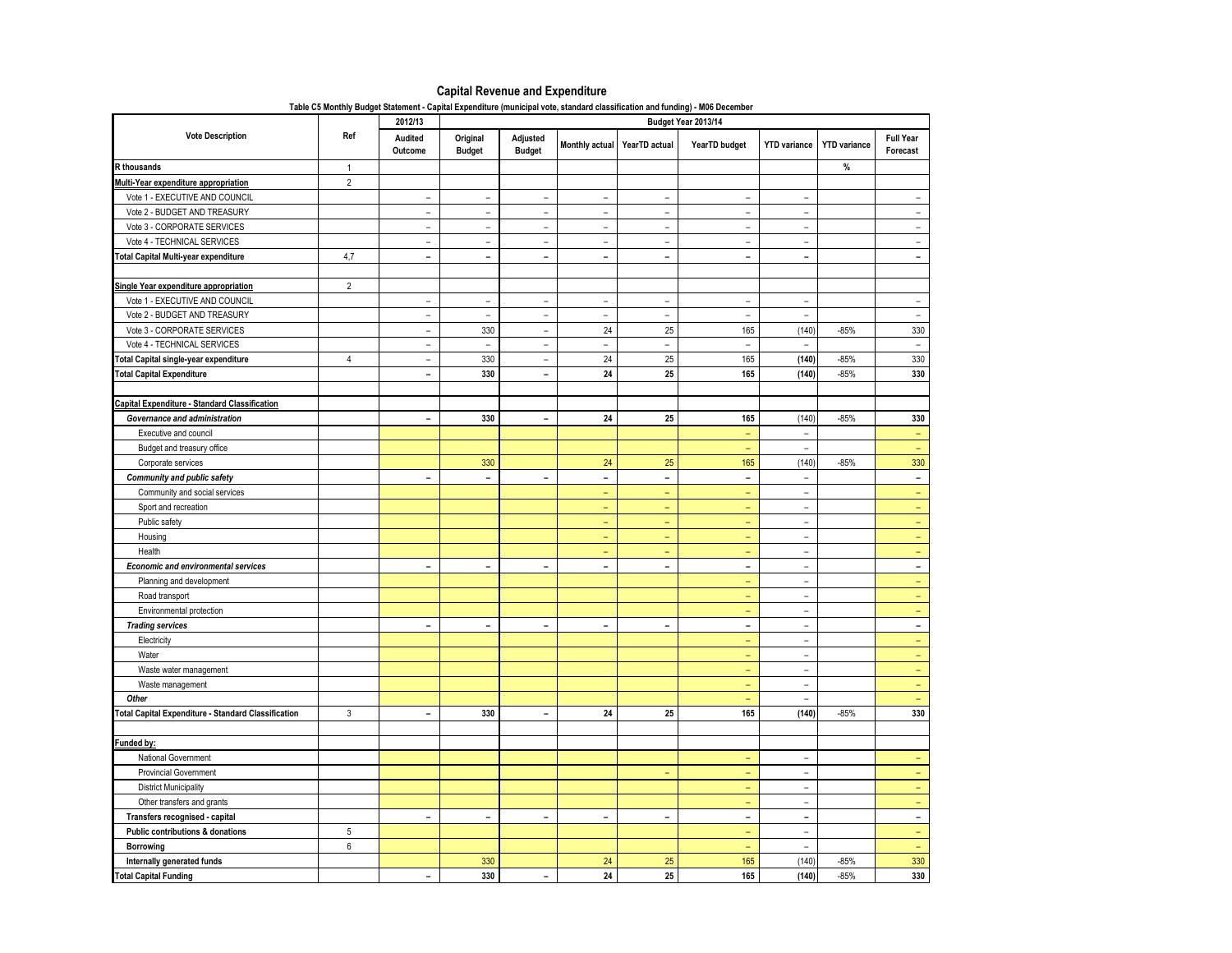|                                                   |                                                                                                |                          |                           | <b>PROFIT INCOCIPIO GITA I AVITICITIO</b> |                          |                          |                          |                          |                     |                              |  |
|---------------------------------------------------|------------------------------------------------------------------------------------------------|--------------------------|---------------------------|-------------------------------------------|--------------------------|--------------------------|--------------------------|--------------------------|---------------------|------------------------------|--|
|                                                   | Table C7 Monthly Budget Statement - Cash Flow - M06 December<br>2012/13<br>Budget Year 2013/14 |                          |                           |                                           |                          |                          |                          |                          |                     |                              |  |
| <b>Description</b>                                | Ref                                                                                            | Audited<br>Outcome       | Original<br><b>Budget</b> | Adjusted<br><b>Budget</b>                 | Monthly actual           | YearTD actual            | YearTD budget            | <b>YTD</b> variance      | <b>YTD</b> variance | <b>Full Year</b><br>Forecast |  |
| <b>R</b> thousands                                | $\mathbf{1}$                                                                                   |                          |                           |                                           |                          |                          |                          |                          | %                   |                              |  |
| <b>CASH FLOW FROM OPERATING ACTIVITIES</b>        |                                                                                                |                          |                           |                                           |                          |                          |                          |                          |                     |                              |  |
| <b>Receipts</b>                                   |                                                                                                |                          |                           |                                           |                          |                          |                          |                          |                     |                              |  |
| Ratepayers and other                              |                                                                                                |                          | 3,867                     |                                           | 680                      | 2,882                    | 1,933                    | 948                      | 49%                 | 3,867                        |  |
| Government - operating                            |                                                                                                |                          | 47,753                    |                                           | 16                       | 32,154                   | 23,876                   | 8,278                    | 35%                 | 47,753                       |  |
| Government - capital                              |                                                                                                |                          |                           |                                           | $\equiv$                 | $\mathbf{0}$             | $\equiv$                 | $\mathbf{0}$             | 0%                  |                              |  |
| Interest                                          |                                                                                                |                          | 115                       |                                           | 15                       | 91                       | 58                       | 34                       | 59%                 | 115                          |  |
| <b>Dividends</b>                                  |                                                                                                |                          | $\overline{\phantom{a}}$  |                                           | $\equiv$                 | $\mathbf{0}$             | $\equiv$                 | $\mathbf{0}$             | 0%                  | $\rightarrow$                |  |
| Payments                                          |                                                                                                |                          |                           |                                           |                          |                          |                          |                          |                     |                              |  |
| Suppliers and employees                           |                                                                                                |                          | (46, 780)                 |                                           | (6,944)                  | (33,081)                 | (23, 390)                | 9,691                    | $-41%$              | (46, 780)                    |  |
| Finance charges                                   |                                                                                                |                          | (887)                     |                                           | $\overline{\phantom{a}}$ | ٠                        | (443)                    | (443)                    | 100%                | (887)                        |  |
| <b>Transfers and Grants</b>                       |                                                                                                |                          |                           |                                           | $\equiv$                 | ۳                        |                          |                          |                     |                              |  |
| NET CASH FROM/(USED) OPERATING ACTIVITIES         |                                                                                                | $\equiv$                 | 4,068                     | $\blacksquare$                            | (6, 234)                 | 2,046                    | 2,034                    | 12                       | 1%                  | 4,068                        |  |
| <b>CASH FLOWS FROM INVESTING ACTIVITIES</b>       |                                                                                                |                          |                           |                                           |                          |                          |                          |                          |                     |                              |  |
| <b>Receipts</b>                                   |                                                                                                |                          |                           |                                           |                          |                          |                          |                          |                     |                              |  |
| Proceeds on disposal of PPE                       |                                                                                                |                          | $\overline{\phantom{a}}$  |                                           | $\equiv$                 | Ξ.                       | $\equiv$                 | $\overline{\phantom{a}}$ |                     |                              |  |
| Decrease (Increase) in non-current debtors        |                                                                                                |                          | ٠                         |                                           | $\equiv$                 | ۰                        | $\equiv$                 | $\overline{\phantom{a}}$ |                     | -                            |  |
| Decrease (increase) other non-current receivables |                                                                                                |                          | $\overline{\phantom{a}}$  |                                           | $\equiv$                 | ÷                        | $\equiv$                 | ÷.                       |                     |                              |  |
| Decrease (increase) in non-current investments    |                                                                                                |                          | $\equiv$                  |                                           | ÷                        | ÷                        | $\equiv$                 | ÷.                       |                     | ÷                            |  |
| Payments                                          |                                                                                                |                          |                           |                                           |                          |                          |                          |                          |                     |                              |  |
| Capital assets                                    |                                                                                                |                          | (330)                     |                                           | (24)                     | (28)                     | (165)                    | (137)                    | $-100%$             | (330)                        |  |
| NET CASH FROM/(USED) INVESTING ACTIVITIES         |                                                                                                | $\blacksquare$           | (330)                     | $\overline{\phantom{a}}$                  | (24)                     | (28)                     | (165)                    | (137)                    | $-100%$             | (330)                        |  |
| <b>CASH FLOWS FROM FINANCING ACTIVITIES</b>       |                                                                                                |                          |                           |                                           |                          |                          |                          |                          |                     |                              |  |
| <b>Receipts</b>                                   |                                                                                                |                          |                           |                                           |                          |                          |                          |                          |                     |                              |  |
| Short term loans                                  |                                                                                                |                          |                           |                                           | $\overline{\phantom{a}}$ | ÷                        | $\overline{\phantom{a}}$ | $\overline{\phantom{a}}$ |                     |                              |  |
| Borrowing long term/refinancing                   |                                                                                                |                          |                           |                                           | $\equiv$                 | ÷.                       | $\equiv$                 | $\overline{\phantom{a}}$ |                     | $\sim$                       |  |
| Increase (decrease) in consumer deposits          |                                                                                                |                          |                           |                                           | $\overline{\phantom{a}}$ | -                        | ٠                        | $\overline{\phantom{a}}$ |                     | $\equiv$ .                   |  |
| <b>Payments</b>                                   |                                                                                                |                          |                           |                                           |                          |                          |                          |                          |                     |                              |  |
| Repayment of borrowing                            |                                                                                                | $\qquad \qquad -$        | (2)                       | $\qquad \qquad -$                         | $\overline{\phantom{a}}$ | ۰                        | (1)                      | (1)                      | 100%                | (2)                          |  |
| <b>NET CASH FROM/(USED) FINANCING ACTIVITIES</b>  |                                                                                                | $\blacksquare$           | (2)                       | $\blacksquare$                            | $\blacksquare$           | $\overline{\phantom{0}}$ | (1)                      | (1)                      | 100%                | (2)                          |  |
| NET INCREASE/ (DECREASE) IN CASH HELD             |                                                                                                | $\blacksquare$           | 3,736                     | $\blacksquare$                            | (6, 258)                 | 2,019                    | 1,868                    |                          |                     | 3,736                        |  |
| Cash/cash equivalents at beginning:               |                                                                                                |                          | 524                       |                                           |                          | 524                      | $\overline{\phantom{a}}$ |                          |                     | 524                          |  |
| Cash/cash equivalents at month/year end:          |                                                                                                | $\overline{\phantom{a}}$ | 4.260                     | $\overline{\phantom{a}}$                  |                          | 2.542                    | 1.868                    |                          |                     | 4,260                        |  |

## **Cash Receipts and Payments**